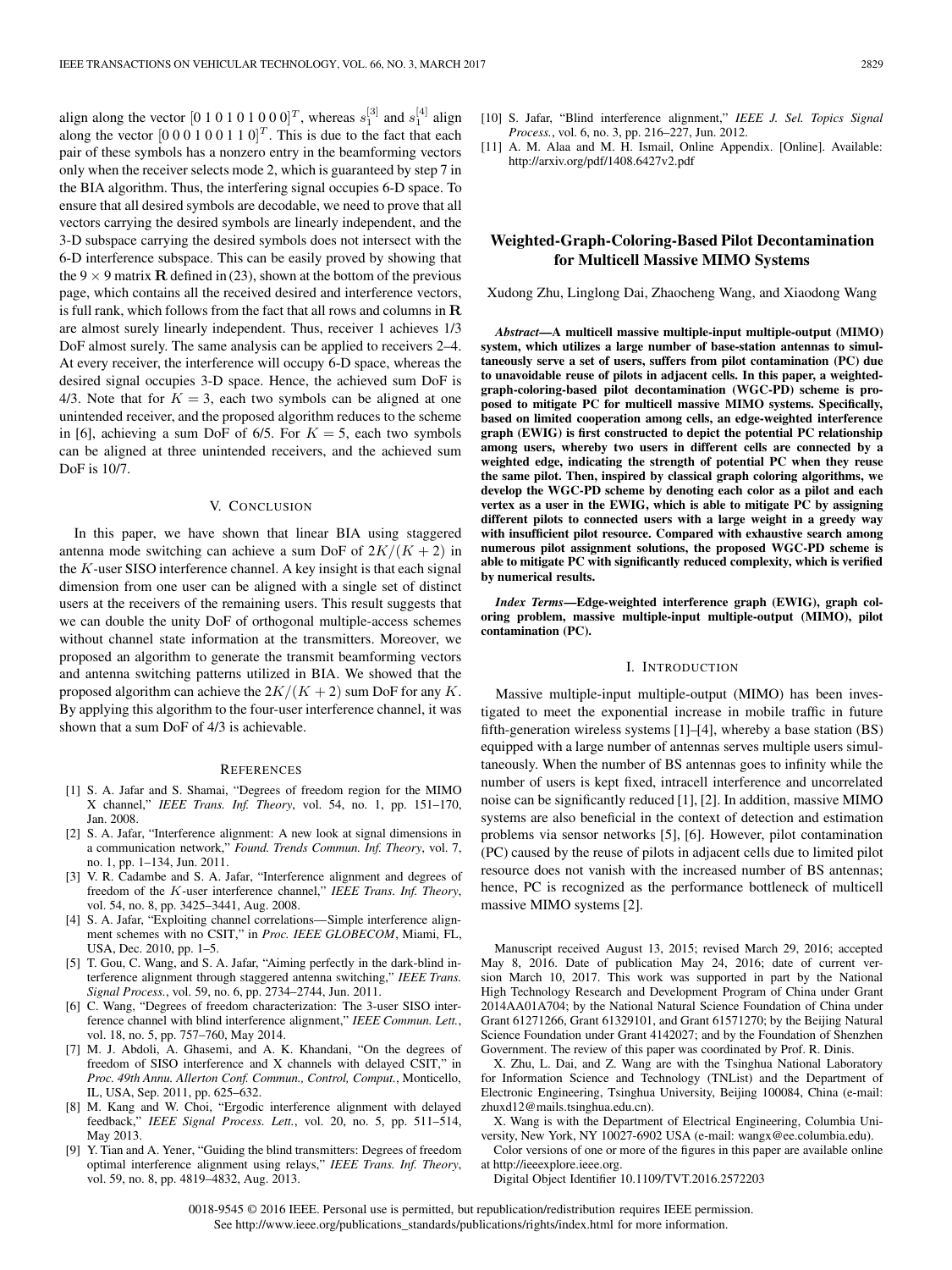Much effort has been made to solve the challenging PC problem [7]–[12]. The time-shifted pilot scheme is an effective solution by using asynchronous transmission among adjacent cells [7], but it leads to mutual interferences between data and pilot. A smart pilot assignment scheme is proposed in [8] to optimize the pilot assignment for each cell in a sequential way; however, convergence cannot be guaranteed. PC precoding [9] can mitigate intercell interference by multicell joint processing at the cost of a loss of spectral efficiency due to high overhead required by information exchange. The angleof-arrival (AOA)-based methods [10], [11] show that geographically separated users with nonoverlapping AOAs do not contaminate each other, even if they adopt the same pilot, but the assumption of small AOA spread of each user is not always true in practical wireless systems. In addition, a blind method based on subspace partitioning [12] is able to reduce intercell interference with heavy computational complexity. Moreover, all those existing solutions ignore the fact that PC severity (PCS) varies among users and try to mitigate PC for all users equally, which leads to a significant efficiency loss since only a part of users suffer from severe PC, while others may enjoy negligible PC.

In this paper, by exploiting different PCSs for different users, a weighted-graph-coloring-based pilot decontamination (WGC-PD) scheme is proposed to mitigate PC for multicell multiuser massive MIMO systems. First, the pilot assignment issue is formulated as a combinational optimization problem to maximize the users' average uplink achievable rate. Then, based on limited cooperation among cells, an edge-weighted interference graph (EWIG) is constructed to depict the potential PC relationship among users, whereby every weighted edge indicates the PC strength introduced between the connected users when they are assigned with the same pilot. Then, by denoting each color as a pilot and each vertex as a user in the EWIG, the proposed WGC-PD scheme, which is developed from the classical DSATUR algorithm [15], greedily assigns different pilots to the connected users with a large weight with insufficient pilot resource. Compared with the exhaustive search to obtain the optimal pilot assignment pattern, the proposed WGC-PD scheme is able to mitigate PC with significantly reduced complexity under the constraint of insufficient pilot resource. Simulation results verify that the proposed WGC-PD scheme outperforms the classical random scheme [1] and the smart pilot assignment scheme [8], and the performance gap to the optimal solutions is also quite small.

### II. SYSTEM MODEL

As shown in Fig. 1(a), we consider a multicell multiuser massive MIMO system composed of  $L$  hexagonal cells, and each cell consists of a BS with M antennas and  $K$  ( $K \ll M$ ) single-antenna users [1], [2]. The channel vector  $\mathbf{h}_{(j,k),i} \in \mathcal{C}^{M \times 1}$  from the kth user in the jth cell to the BS of the ith cell can be modeled as [3]

$$
\mathbf{h}_{\langle j,k\rangle,i} = \mathbf{g}_{\langle j,k\rangle,i} \sqrt{\beta_{\langle j,k\rangle,i}} \tag{1}
$$

where  $\beta_{(j,k),i}$  denotes the large-scale fading coefficient, and  $\mathbf{g}_{(j,k),i}$ with distribution  $\mathcal{CN}(\mathbf{0}, \mathbf{I}_M)$  denotes the small-scale fading vector.

We adopt the widely used block-fading channel model, whereby channel vector  $\mathbf{h}_{(j,k),i}$  remains unchanged during the coherence time [1]–[3]. We assume that totally available  $S$  ( $S \geq K$ ) pilots  $\varphi_i \in$  $\mathcal{C}^{\tau \times 1}$   $(1 \leq i \leq S)$  of length  $\tau$  used in one cell are orthogonal to each other, i.e.,  $\mathbf{\Phi} = [\varphi_1, \varphi_2, \dots, \varphi_S]^T \in \mathcal{C}^{S \times \tau}$ ,  $\mathbf{\Phi} \mathbf{\Phi}^H = \mathbf{I}_S$ , and the same pilot group  $\Phi$  is reused in other cells due to limited pilot resource [3], [14]. It should be pointed out that there has been some work discussing pilot reuse technology within one cell by exploiting spatially correlated Rayleigh fading channels [13]. The classical pilot assignment scheme assigns pilot  $\varphi_{p_{(j,k)}}$  to user  $\langle j,k \rangle$  randomly, i.e.,

 $p_{\langle j,k \rangle} \in \{1, 2, \ldots, S\}$ , and guarantees that no pilots will be reused within one cell, i.e.,  $p_{\langle j,k \rangle} \neq p_{\langle j,k' \rangle} \ \forall k \neq k'$  [7]. By adopting a matched-filter receiver at the BS [1], the uplink signal-to-interferenceplus-noise ratio (SINR) of user  $\langle j, k \rangle$  can be calculated after pilot assignment as

$$
SINR_{\langle j,k \rangle}^{\text{UL}} = \frac{\left\| \mathbf{h}_{\langle j,k \rangle,j}^H \right\|^4}{\sum_{\langle j',k' \rangle \in \mathcal{I}_{\langle j,k \rangle}} \left\| \mathbf{h}_{\langle j',k' \rangle,j}^H \right\|^4 + \sigma_{\langle j,k \rangle}^2 / \rho^2}
$$

$$
\approx \frac{\beta_{\langle j,k \rangle,j}^2}{\sum_{\langle j',k' \rangle \in \mathcal{I}_{\langle j,k \rangle}} \beta_{\langle j',k' \rangle,j}^2}, M \to \infty
$$
(2)

where  $\mathcal{I}_{\langle j,k \rangle} = \{ \langle j',k' \rangle : p_{\langle j',k' \rangle} = p_{\langle j,k \rangle} \} \setminus \{ \langle j,k \rangle \}$  denotes the set of users with the same pilot as user  $\langle j, k \rangle$ ,  $\sigma_{\langle j, k \rangle}^2$  denotes the power of uncorrelated interference and noise that can be substantially reduced by increasing the number of BS antennas  $M$  [1],  $\sum_{(j',k')\in\mathcal{I}_{(j,k)}}$   $\beta_{(j'k'),j}^2$  denotes PC caused by pilot reuse, and  $\rho$ denotes the transmit power. Thus, the corresponding average uplink achievable rate of user  $\langle j, k \rangle$  can be calculated as

$$
C_{\langle j,k\rangle}^{\text{UL}} = (1 - \mu_S)E\left\{ \log_2(1 + \text{SINR}_{\langle j,k\rangle}^{\text{UL}}) \right\}
$$
 (3)

where  $\mu<sub>S</sub>$  evaluates the loss of spectral efficiency caused by uplink pilot transmission, which is actually the ratio of pilot length  $\tau$  and channel coherence time l [2], i.e.,  $\mu_S = \tau / l$ .

From (2) and (3), it is clear that thermal noise and small-scaling fading effects could be averaged out as  $M$  grows to infinity, whereas the average uplink achievable rate is limited by PC. For example, as shown in Fig. 1(a), users in the shadow area suffer from severe PC due to the classical random pilot assignment scheme, and the uplink SINR cannot be improved by increasing the number of BS antennas [2].

## III. PROPOSED WEIGHTED-GRAPH-COLORING-BASED PILOT DECONTAMINATION SCHEME

## *A. Problem Formulation*

The number of different kinds of pilot assignments for  $K$  users and S pilots in the jth cell is  $A_S^K = S!/((S - K)!)$ . It is apparent that all  $A_S^K$  kinds of pilot assignments make no difference when only one cell is considered. However, considering a practical system with L hexagonal cells, the total number of essentially different pilot assignments is as huge as  $(A_S^K)^{L-1}$ .

In contrast to the classical pilot assignment scheme that allocates pilot  $\varphi_{p_{(j,k)}}$  to user  $\langle j,k \rangle$  randomly [1]–[3], we aim to maximize the total uplink throughput of all KL users in  $L$  hexagonal cells, which can be formulated as the following optimization problem  $P_1$ :

$$
\max_{p_{(j,k)}} \left\{ \sum_{\langle j,k \rangle} \log_2 \left( 1 + \frac{\left\| \mathbf{h}_{(j,k),j}^H \right\|^4}{\sum_{\langle j',k' \rangle \in \mathcal{I}_{(j,k)}} \left\| \mathbf{h}_{\langle j',k' \rangle,j}^H \right\|^4 + \sigma_{\langle j,k \rangle}^2 / \rho^2} \right) \right\}
$$
(4)

where  $\{p_{\langle j,k \rangle}\}\$  denotes all kinds of pilot assignments, and  $\{\langle j,k \rangle\}\$  denotes all KL users. However, it is impossible to solve this optimization problem  $P_1$  due to the fact that the BS cannot obtain accurate channel information if PC exists, i.e.,  $\mathbf{h}_{\langle j,k \rangle,j} = \sum_{p_{\langle j',k'\rangle} = p_{\langle j,k\rangle}} \mathbf{h}_{\langle j',k'\rangle,j}$ [1]. Fortunately, the limit of total uplink throughput can be represented by the large-scale fading coefficients  $\beta_{(j,k)}$ , as shown in (2) and (3). Thus, optimization problem  $P_1$  can be approached by  $P_2$ , i.e.,

$$
\max_{p_{(j,k)}} \left\{ \sum_{(j,k)} \log_2 \left( 1 + \frac{\beta_{(j,k),j}^2}{\sum_{(j',k') \in \mathcal{I}_{(j,k)}} \beta_{(j',k'),j}^2} \right) \right\}.
$$
 (5)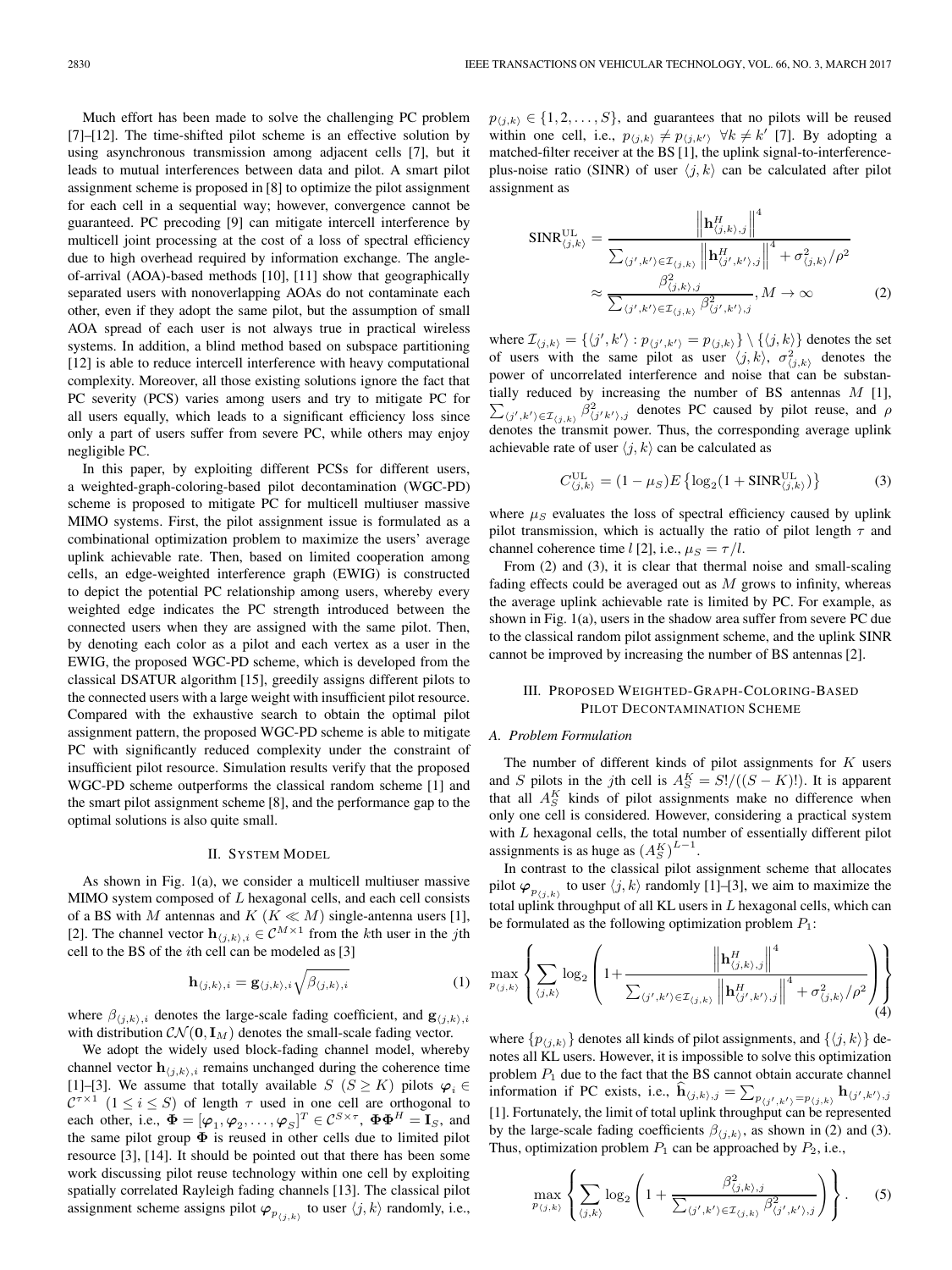

Fig. 1. EWIG construction. (a) Classical random pilot assignment scheme: The pilots are randomly assigned to the users in each cell, which may cause severe PC among users in adjacent cells, e.g., users in the shadow area. (b) PCS: The ratio between the interference channel strength and the effective channel strength. (c) Construction of the EWIG: An edge-weighted graph can be constructed to describe the potential PC relationship among all users based on the PCS.

Hence, this simplified combinatorial optimization problem  $P_2$  can be solved by exhaustive search among  $(A_S^K)^{L-1}$  kinds of pilot assignments. However, for a typical multicell massive MIMO system with  $L = 7$  and  $S = K = 8$  as an example, the search complexity is  $(A_S^K)^{L-1} = (K!)^{L-1} = (8!)^6 \approx 4.3 \times 10^{27}$ , which is infeasible in practice.

## *B. EWIG Construction*

By considering two users in different cells with the same pilot, i.e.,  $\langle j, k \rangle$ ,  $\langle j', k' \rangle$ ,  $j \neq j'$ ,  $p_{\langle j,k \rangle} = p_{\langle j',k' \rangle}$ , we can rewrite the corresponding average uplink achievable rate of user  $\langle j, k \rangle$  as

$$
C_{\langle j,k\rangle}^{\text{UL}} \propto \log_2\left(1 + \frac{\beta_{\langle j,k\rangle,j}^2}{\beta_{\langle j',k'\rangle,j'}^2 + \varepsilon_{j,k,j',k'}}\right) \tag{6}
$$

where  $\varepsilon_{j,k,j',k'} = \sum_{\langle j_0,k_0\rangle \in \mathcal{I}_{\langle j,k\rangle},j_0\neq j'} \beta_{\langle j',k'\rangle,j}^2$  denotes the PC caused by other users with the same pilot, and  $C_{\langle j',k' \rangle}^{\text{UL}}$  could be similarly represented. It is clear that different pilot assignments lead to different  $\varepsilon_{j,k,j',k'}$  of user  $\langle j, k \rangle$ , which is difficult to accurately measure. However, the PCs between user  $\langle j', k' \rangle$  and user  $\langle j, k \rangle$  with the same pilot are closely related to the ratios  $\beta_{\langle j,k \rangle,j}^2/\beta_{\langle j',k' \rangle,j}^2$  and  $\beta^2_{(j',k'),j'}/\beta^2_{(j,k),j'}$ . Hence, we define a metric  $\zeta_{(j,k),(j',k')}$  as PCS to measure the strength of potential PC between any two users in different cells, i.e.,  $\langle j, k \rangle$  and  $\langle j', k' \rangle$ ,  $j \neq j'$ , which is represented as

$$
\zeta_{(j,k),(j',k')} = \beta_{(j',k'),j}^2 / \beta_{(j,k),j}^2 + \beta_{(j,k),j'}^2 / \beta_{(j',k'),j'}^2.
$$
 (7)

Specifically,  $\zeta_{\langle j,k \rangle, \langle j',k' \rangle}$  is the ratio between interference channel strength and effective channel strength, and its intuitive illustration is shown in Fig. 1(b). Larger  $\zeta_{\langle j,k \rangle, \langle j',k' \rangle}$  indicates that more severe PC will be introduced between user  $\langle j, k \rangle$  and user  $\langle j', k' \rangle$  when the same pilot is allocated to them. Moreover, it is clear that this PCS metric has a symmetrical property, i.e.,  $\zeta_{(j,k), (j',k')} = \zeta_{(j',k'), (j,k)} \; \forall j \neq j'.$ 

Mathematically, the EWIG can be interpreted as an undirected weighted graph  $G = (V, E)$ , where vertices in set V denote all users, i.e.,  $V = \{ \langle j, k \rangle : 1 \leq j \leq L, 1 \leq k \leq K \}$ , and edges in set E denote potential PC among users, i.e.,  $E = \{\zeta_{\langle j,k \rangle, \langle j',k' \rangle} : j \neq j'\}.$  An example of EWIG is shown in Fig. 1(c), where the edges with negligible weights between users in different cells are omitted for simplicity.

## *C. Proposed WGC-PD Scheme*

For two users in different cells in the constructed EWIG, i.e.,  $\langle j, k \rangle, \langle j', k' \rangle, j' \neq j$ , it is clear that the larger PCS  $\zeta_{\langle j,k \rangle, \langle j',k' \rangle}$ indicates that more serious PC will be introduced when the same pilot is assigned to them. That is, two users in different cells may reuse the same pilot with negligible performance loss only if their PCS  $\zeta_{\langle j,k \rangle, \langle j',k' \rangle}$  is small enough. Thus, we can find that the EWIG is a powerful tool to realize the efficient pilot assignment with significantly

reduced PC by greedily assigning different pilots to the connected users with a large weight [16], [17]. The pilot resource is usually limited in practice, e.g., only  $K \ll KL$  orthogonal pilots are available in typical multicell massive MIMO systems [2].

To obtain a tradeoff between pilot overhead and the reduction of PC, the WGC-PD scheme is proposed to significantly reduce PC under the constraint of limited pilot resource. Inspired by the classical DSATUR algorithm [15], which sorts vertices according to their degrees in descending order and colors them in a sequential way with reused colors as far as possible, the proposed WGC-PD scheme greedily assigns different pilots to connected users with a large weight in the EWIG. However, unlike the DSATUR algorithm, which ensures that no connected vertices are assigned with the same color, two users in different cells with a small weight in the EWIG may be assigned with the same pilot due to the additional constraint of limited pilot resource in practical massive MIMO systems. Thus, the proposed WGC-PD scheme can be regarded as a specific variant of the classical DSATUR algorithm for edge-weighted graphs under the constraint of insufficient colors.

Mathematically, the pseudocode of the proposed WGC-PD scheme is provided in Algorithm 1, which is mainly comprised of the following three parts.

#### **Algorithm 1** Proposed WGC-PD Scheme

# **Input**: System Parameters: K, L, and S; The constructed EWIG:  $G = (V, E)$ . **Output**: Pilot allocation:  $\{p_{\langle j,k \rangle}\}$ , for  $1 \leq j \leq L$ ,  $1 \leq k \leq K$ . 1: Initialization: 2:  $\{j_1, k_1, j_2, k_2\} = \arg \max_{\{j, k, j', k', j \neq j'\}} \zeta_{\langle j, k \rangle, \langle j', k'\rangle}.$ 3:  $\{p_{\langle j,k \rangle}\} = 0, p_{\langle j_1,k_1 \rangle} = 1, p_{\langle j_2,k_2 \rangle} = 2.$ 4:  $\Omega = \{ \langle j_1, k_1 \rangle, \langle j_2, k_2 \rangle \}.$ 5: while  $\exists p_{\langle j,k \rangle} = 0$  do 6:  $\delta_{\langle j,k \rangle} = \sum_{\langle j',k' \rangle \in \Omega, j \neq j'} \zeta_{\langle j,k \rangle, \langle j',k' \rangle}.$ 7:  $\langle j_0, k_0 \rangle = \arg \max_{\langle j,k \rangle} {\{\delta_{\langle j,k \rangle} : \langle j,k \rangle \notin \Omega\}}.$ 8:  $\Lambda = \{s : \forall k, p_{\langle j_0,k \rangle} \neq s, 1 \leq s \leq S\}.$ 9:  $\eta_s = \sum_{\langle j,k \rangle \in \Omega, p_{\langle j,k \rangle} = s} \zeta_{\langle j_0, k_0 \rangle, \langle j,k \rangle}.$ 10:  $p_{\langle j_0, k_0 \rangle} = \arg \min_s \{ \eta_s : s \in \Lambda \}.$ 11:  $\Omega = \Omega \cap \{\langle j_0, k_0 \rangle\}.$ 12: **end while** 13: **return**  $\{p_{\langle j,k \rangle}\}.$

*1) Initialization (Steps 2–4):* First, two users in different cells with the largest weighted edge in the EWIG are selected in step 2, i.e., user  $\langle j_1, k_1 \rangle$  and user  $\langle j_2, k_2 \rangle$ . In step 3, these two users are assigned with pilots  $\varphi_1$  and  $\varphi_2$ , respectively, and then, they are added to the assigned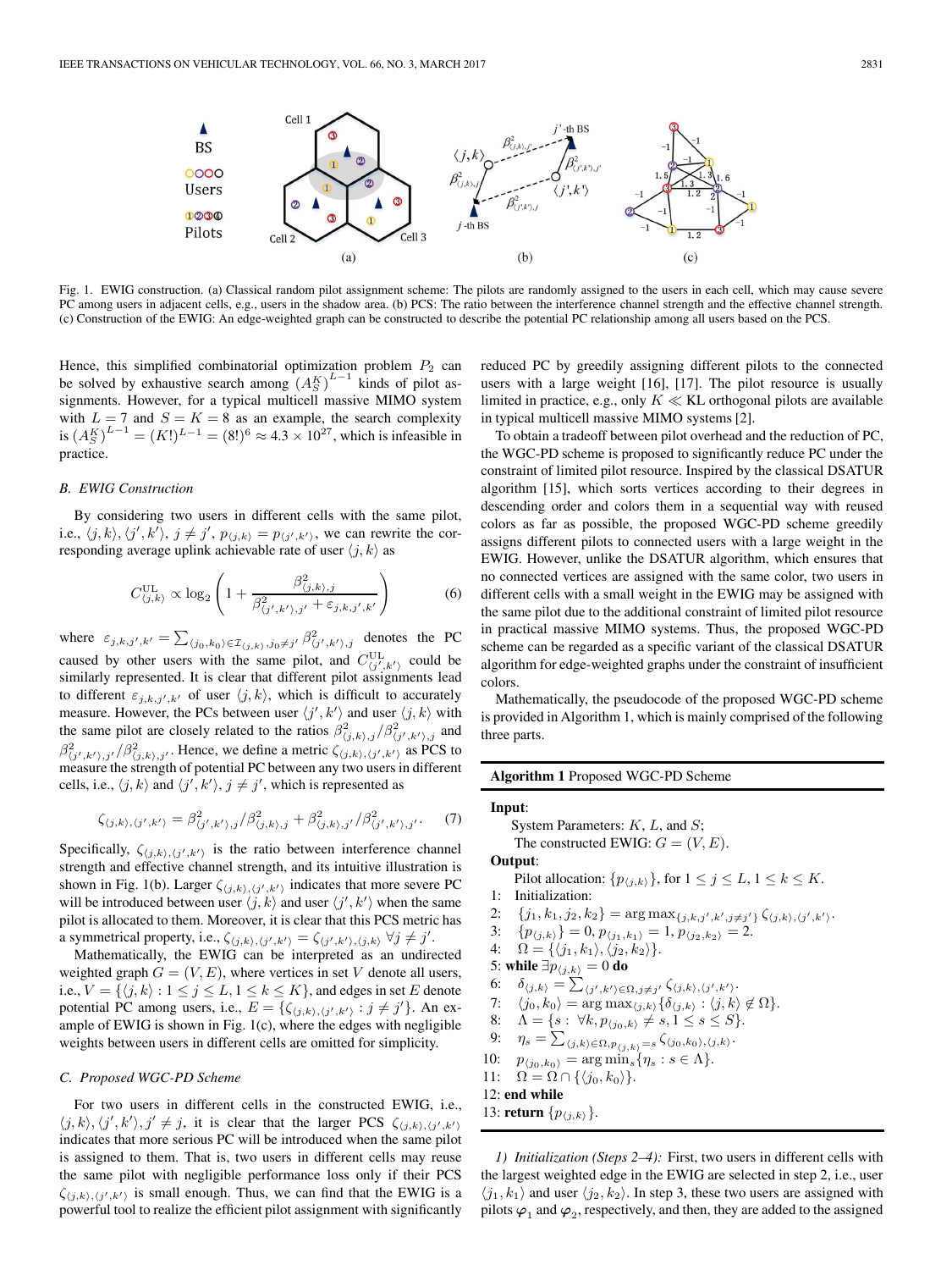set  $\Omega$  as initialization of  $\Omega$  in step 4. After that, the rest of the users will be selected and assigned with a pilot in a sequential way until all users are assigned with pilots, i.e.,  $\exists p_{\langle j,k \rangle} = 0$ .

*2) User Selection (Steps 6 and 7):* To select users in order of importance, a priority parameter  $\delta_{\langle j,k \rangle}$  is introduced, which is defined as the weight sum of the edges connecting user  $\langle j, k \rangle$  and the users in other cells within  $\Omega$  in step 6. Then, the user  $\langle j_0, k_0 \rangle$  with the largest potential PC strength out of the assigned set  $\Omega$  will be selected in step 7, whose pilot assignment should be preferentially considered.

*3) Pilot Assignment (Steps 8–11):* After user  $\langle j_0, k_0 \rangle$  has been selected, the proposed WGC-PD scheme aims to select the pilot causing the smallest potential PC to this user from the available pilot resource. Specifically, the optional pilot set  $\Lambda$  is first constructed in step 8, which includes the pilots unused in the  $j_0$ th cell to ensure that no pilots are reused within the same cell, i.e.,  $p_{(j,k)} \neq p_{(j,k')}, k \neq k'$ . Then, we define  $\eta_s$  in step 9 to describe the potential PC strength between the users with pilot s in  $\Omega$  and user  $\langle j_0, k_0 \rangle$  by assuming that user  $\langle j_0, k_0 \rangle$  is assigned with pilot s. Finally, the pilot having the smallest potential PC strength  $\eta_s$  is selected to be assigned to user  $\langle j_0, k_0 \rangle$  in step 10, and user  $\langle j_0, k_0 \rangle$  will be added into the assigned set  $\Omega$  in step 11. This loop will be carried out in a sequential way until all users are assigned their corresponding pilots.

The proposed WGC-PD scheme is able to mitigate PC under the constraint of limited pilot resource by greedily assigning different pilots to the connected users with a large weight in the EWIG. For instance, as shown in Fig. 1(c), the typical pilot resource, i.e.,  $S =$  $K = 3$ , can be utilized to realize pilot assignment with significantly reduced PC by the proposed WGC-PD scheme.

## *D. Further Discussion*

As indicated in Section III-A, the EWIG is constructed according to the large-scale fading coefficients  $\beta_{(j,k),i}$ , which denotes the channel strength between users and BSs. Similar to most existing works [8]–[12], which assume that the large-scale fading coefficients are known at BSs, the proposed WGC-PD scheme also requires such prior information. In fact, the large-scale fading coefficients change slowly and can be easily tracked with low complexity in practical mobile systems [18]. For example, in practical mobile cellular networks of the long-term evolution systems [18], users first capture the cell-specific reference signal to measure the channel conditions of available BSs and then select the BS with the best channel condition. Then, users will continue tracking the channel conditions to available BSs to realize the handover process among adjacent cells.

The computational complexity of the exhaustive search solution to combinatorial optimization problems is usually infeasible due to its exponential increasing property [16], [17]. The total computational complexity of the proposed WGC-PD scheme is only  $\mathcal{O}(S(KL)^3)$  based on Algorithm 1, which is negligible compared with  $\mathcal{O}((A_S^K)^{L-1})$ required by exhaustive search, e.g.,  $(S(KL)^3)/(A_S^K)^{L-1} = 3.3 \times$  $10^{-22}$  with  $L = 7$  and  $S = K = 8$ . The time-shifted pilot scheme [7] suffers from the handover complexity of users, since different signal demodulation orders are designed in different cells due to asynchronous transmission. The sequential optimization for each cell in the smart pilot assignment scheme [8] only requires the computational complexity of  $\mathcal{O}(LK^2)$ , but it leads to poor overall performance. Thus, the proposed WGC-PD scheme is able to achieve an efficient tradeoff between system performance and computational complexity. Apart from maximizing the total uplink rate, we can also formulate optimization problems to maximize the minimum rate among all the users or the sum of minimal rates within each cell. These combinatorial optimization problems could also be solved by similar heuristic methods.

TABLE I SIMULATION PARAMETERS

| Number of cells $L$                                    | 3, 7                    |
|--------------------------------------------------------|-------------------------|
| Number of BS antennas $M$                              | $8 \le M \le 256$       |
| Number of users in each cell $K$                       | 4, 16                   |
| Number of orthogonal pilots $S$                        | $K \leq S \leq KL$      |
| Cell radius $R$                                        | $500 \text{ m}$         |
| Transmit power $\rho$                                  | [5, 30] $\overline{dB}$ |
| Loss of spectral efficiency $\mu_S = \frac{S}{K}\mu_0$ | $\mu_0 = 0.05$          |
| Path loss exponent $\alpha$                            | 3                       |
| Log normal shadowing fading $\sigma_{\text{shadow}}$   | 8 dB                    |



Fig. 2. CDF of the users' uplink achievable rate, where the system parameters  $L = 3, S = K = 4, \rho = 10$  dB, and  $M = 32$  ( $M = 256$ ) are considered.

### IV. NUMERICAL RESULTS

Here, we investigate the performance of the proposed WGC-PD scheme through Monte Carlo simulations. A typical hexagonal cellular network with  $L$  cells is considered, where each cell has  $K$  singleantenna users and a BS with  $M$  antennas [1], [2]. The spectral efficiency loss with  $S = K$  is set as  $\mu_0 = 0.05$  [8], and the corresponding  $\mu_S$  is calculated as  $\mu_S = (S/K)\mu_0$ . The system parameters are summarized in Table I, e.g., the number of BS antennas ranging from eight to 256 is considered. The locations of users are uniformly randomly distributed in their corresponding cells in each trial. As addressed in [2], the large-scale fading coefficient  $\beta_{\langle j,k \rangle,i}$  can be modeled as

$$
\beta_{\langle j,k\rangle,i} = \frac{z_{\langle j,k\rangle,i}}{\left(\frac{r_{\langle j,k\rangle,i}}{R}\right)^{\alpha}}
$$
\n(8)

where  $z_{\langle j,k \rangle,i}$  represents shadow fading and typically possesses a lognormal distribution (i.e.,  $10\log_{10}(z_{\langle j,k\rangle,i})$  is Gaussian distributed with zero mean and a standard deviation of  $\sigma_{\text{shadow}}$ ,  $r_{\langle j,k \rangle,i}$  is the distance between the  $k$ th user in the jth cell and the BS in the *i*th cell, and R is the cell radius.

Fig. 2 shows the cumulative distribution function (cdf) curve of the users' uplink achievable rate, where the system parameters  $L = 3$ ,  $S = K = 4$ ,  $\rho = 10$  dB, and  $M = 32$  ( $M = 256$ ) are considered. The proposed WGC-PD scheme is compared with the following existing solutions: The classical pilot assignment scheme randomly assigns pilots to users without cooperation among cells [1]; the time-shifted pilot scheme cancels PC by using asynchronous transmission among adjacent cells at the cost of introducing mutual interferences between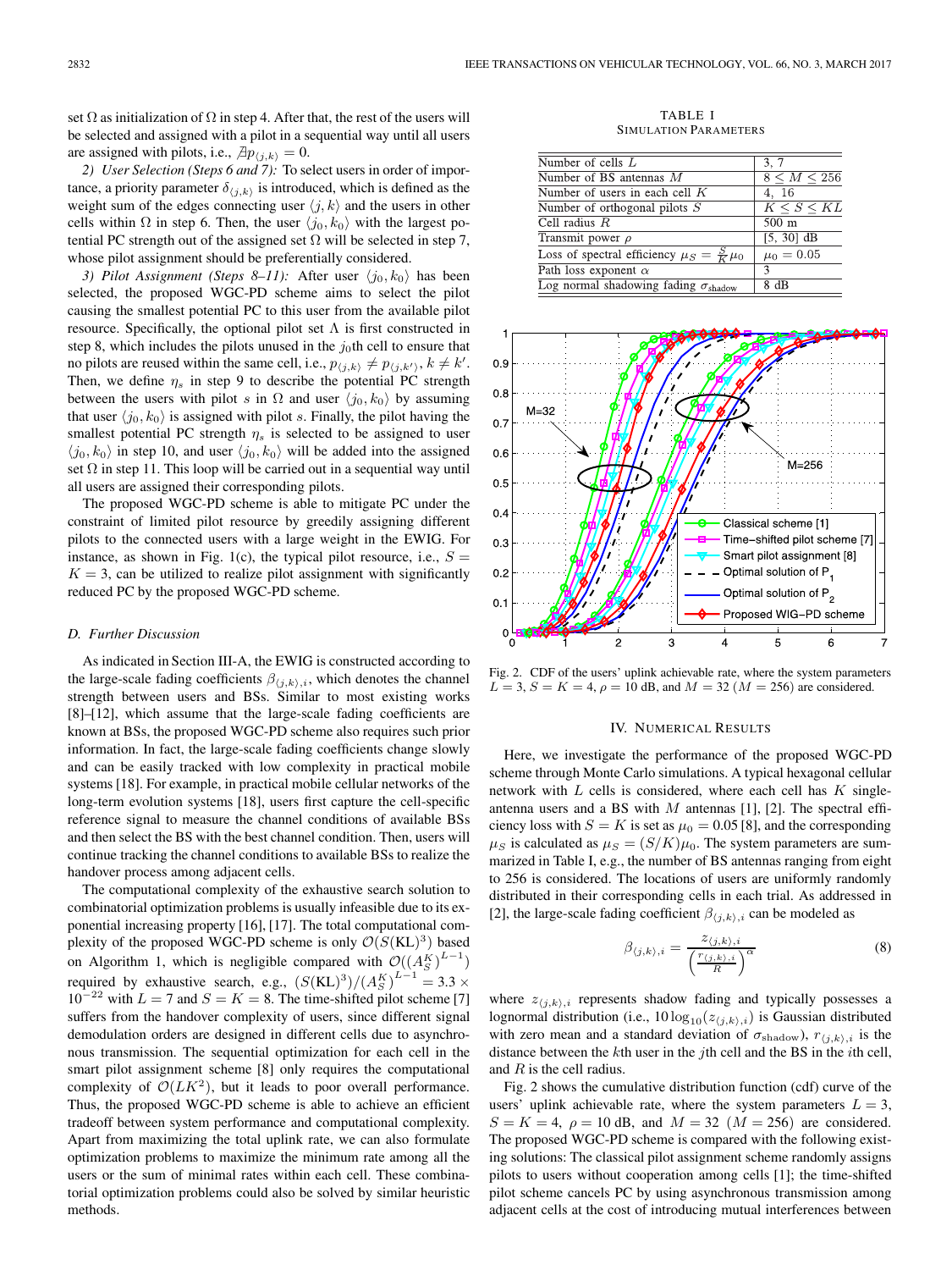

Fig. 3. Average uplink achievable rate per user against the number of pilot resource S, where the system parameters  $L = 7$ ,  $K = 16$ ,  $\rho = 10$  dB, and  $M = 128$  are considered.

data and pilots [7]; the smart pilot assignment scheme optimizes pilot assignment for each cell in a sequential way [8]; the optimal solutions to  $P_1$  and  $P_2$  are obtained through exhaustive search. As mentioned in Section III-C, the optimal solution to  $P_2$  is able to approach the optimal solution to  $P_1$  when the BS is equipped with a large number of antennas, which is verified in Fig. 2 with two cases as  $M = 32$ and  $M = 256$ . Moreover, we can find that the proposed WGC-PD scheme outperforms the time-shifted pilot scheme and the smart pilot assignment scheme, and the performance gap between the proposed scheme and the optimal solution to  $P_1$  is about 0.3 b/s/Hz.

Fig. 3 shows the average uplink achievable rate per user against the number of pilot resource S, where the system parameters  $L = 7$ ,  $K = 16$ ,  $\rho = 10$  dB, and  $M = 128$  are considered. For the timeshifted pilot scheme [7], having more pilots, i.e.,  $S > K$ , makes no performance improvement, since adjacent cells asynchronously transmit uplink pilots. Hence, we assume that fixed  $S = K = 16$ pilots are utilized in the time-shifted pilot scheme. Considering pilot resource  $1 \leq S/K \leq 4$ , it is clear that the proposed WGC-PD scheme significantly outperforms the time-shifted pilot scheme. For the classical random pilot assignment scheme [1], the smart pilot assignment scheme [8], and the proposed WGC-PD scheme, the performance can be improved by increasing the pilot resource when  $S/K \leq 3$ . However, by continually increasing pilot resource, their performances drop fast due to the increasing loss of spectral efficiency, i.e.,  $\mu_S =$  $(S/K)\mu_0$ .

Fig. 4 shows the average uplink achievable rate per user against the transmit power  $\rho$  at users, where the system parameters  $L=7, K=16$ ,  $S = 16$ , and  $M = 128$  are considered. It is clear that all considered schemes are able to improve the average uplink achievable rate when  $\rho$  is increased. When the average uplink achievable rate is equal to 2 b/s/Hz, the proposed WGC-PD scheme outperforms the time-shifted pilot scheme and the smart pilot assignment scheme by about 2 and 4 dB, respectively.

## V. CONCLUSION

In this paper, we have proposed a pilot assignment scheme based on weighted graph coloring to mitigate PC for multicell massive MIMO systems. First, an EWIG is constructed to depict the potential PC relationship among all users. Then, inspired by classical graph coloring algorithms from graph theory, the WGC-PD scheme is proposed to

 $2.5$ Average uplink achievable rate per user (bps/Hz) Classical scheme [1] Time-shifted pilot scheme [7] Smart pilot assignment [8] Proposed WIG-PD scheme  $\overline{5}$  $10$ 25 15 20 30 Average transmit power p (dB)

Fig. 4. Average uplink achievable rate per user against the average signal-tonoise ratio  $\gamma$  at the BS, where the system parameters  $L = 7, K = 16, S = 16$ , and  $M = 128$  are considered.

mitigate PC by greedily assigning different pilots to connected users with a large weight in the EWIG. Simulation results demonstrate that the proposed WGC-PD scheme outperforms the existing schemes by about 0.2 b/s/Hz when a typical number of BS antennas  $M = 128$  is considered in a multicell massive MIMO system.

#### **REFERENCES**

- [1] T. Marzetta, "Noncooperative cellular wireless with unlimited numbers of base station antennas," *IEEE Trans. Wireless Commun.*, vol. 9, no. 11, pp. 3590–3600, Nov. 2010.
- [2] F. Rusek *et al.*, "Scaling up MIMO: Opportunities and challenges with very large arrays," *IEEE Signal Process. Mag.*, vol. 30, no. 1, pp. 40–60, Jan. 2013.
- [3] B. Lee and B. Shim, "A vector perturbation with user selection for multiuser MIMO downlink," *IEEE Trans. Commun.*, vol. 60, no. 11, pp. 3322–3331, Nov. 2012.
- [4] Z. Gao, C. Zhang, and Z. Wang, "Robust preamble design for synchronization, signaling transmission, and channel estimation," *IEEE Trans. Broadcast.*, vol. 61, no. 1, pp. 98–104, Mar. 2015.
- [5] D. Ciuonzo, P. Salvo Rossi, and S. Dey, "Massive MIMO channel-aware decision fusion," *IEEE Trans. Signal Process.*, vol. 63, no. 3, pp. 604–619, Feb. 2015.
- [6] F. Jiang, J. Chen, A. Swindlehurst, and J. Lopez-Salcedo, "Massive MIMO for wireless sensing with a coherent multiple access channel," *IEEE Trans. Signal Process.*, vol. 63, no. 12, pp. 3005–3017, Jun. 2015.
- [7] F. Fernandes, A. Ashikhmin, and T. Marzetta, "Inter-cell interference in noncooperative TDD large scale antenna systems," *IEEE J. Sel. Areas Commun.*, vol. 31, no. 2, pp. 192–201, Feb. 2013.
- [8] X. Zhu, Z. Wang, L. Dai, and C. Qian, "Smart pilot assignment for massive MIMO," *IEEE Commun. Lett.*, vol. 19, no. 9, pp. 1644–1647, Sep. 2015.
- [9] A. Ashikhmin and T. Marzetta, "Pilot contamination precoding in multicell large scale antenna systems," in *Proc. IEEE ISIT*, Jul. 2012, pp. 1137–1141.
- [10] H. Yin, D. Gesbert, M. Filippou, and Y. Liu, "A coordinated approach to channel estimation in large-scale multiple-antenna systems," *IEEE J. Sel. Areas Commun.*, vol. 31, no. 2, pp. 264–273, Feb. 2013.
- [11] H. Yin, L. Cottatellucci, D. Gesbert, R. Muller, and G. He, "Pilot decontamination using combined angular and amplitude based projections in massive MIMO systems," *IEEE Int. SPAWC*, Jun. 2015, pp. 216–220.
- [12] R. Muller, L. Cottatellucci, and M. Vehkapera, "Blind pilot decontamination," *IEEE J. Sel. Topics Signal Process.*, vol. 8, no. 5, pp. 773–786, Oct. 2014.
- [13] L. You, X. Gao, X. Xia, N. Ma, and Y. Peng, "Pilot reuse for massive MIMO transmission over spatially correlated Rayleigh fading channels," *IEEE Trans. Wireless Commun.*, vol. 14, no. 6, pp. 3352–3366, Jun. 2015.